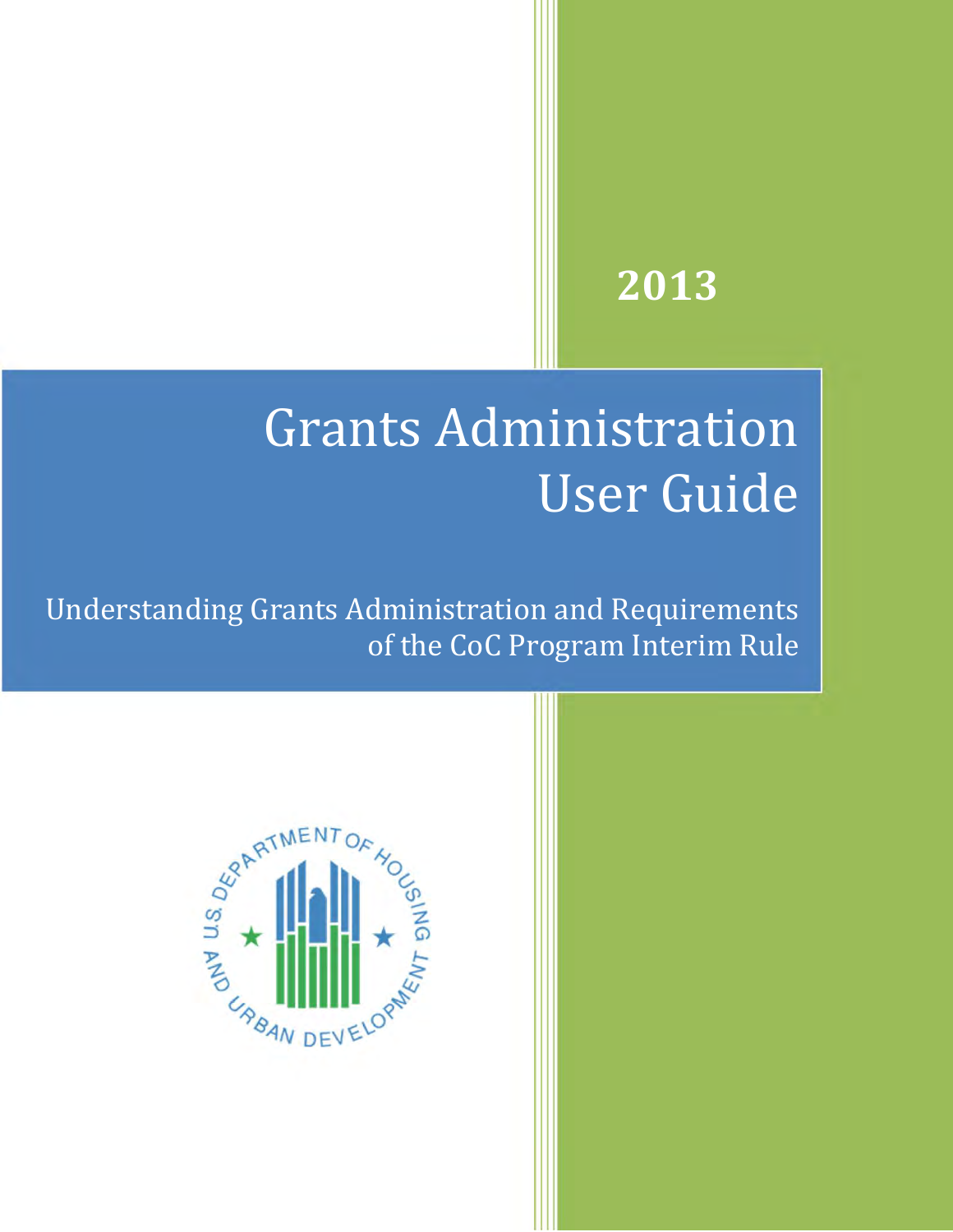# **TABLE OF CONTENTS**

| 3.4 Grant-Specific Program Participant Recordkeeping Requirements10 |
|---------------------------------------------------------------------|
|                                                                     |
|                                                                     |
|                                                                     |
|                                                                     |
|                                                                     |
|                                                                     |
|                                                                     |
|                                                                     |
|                                                                     |
|                                                                     |
|                                                                     |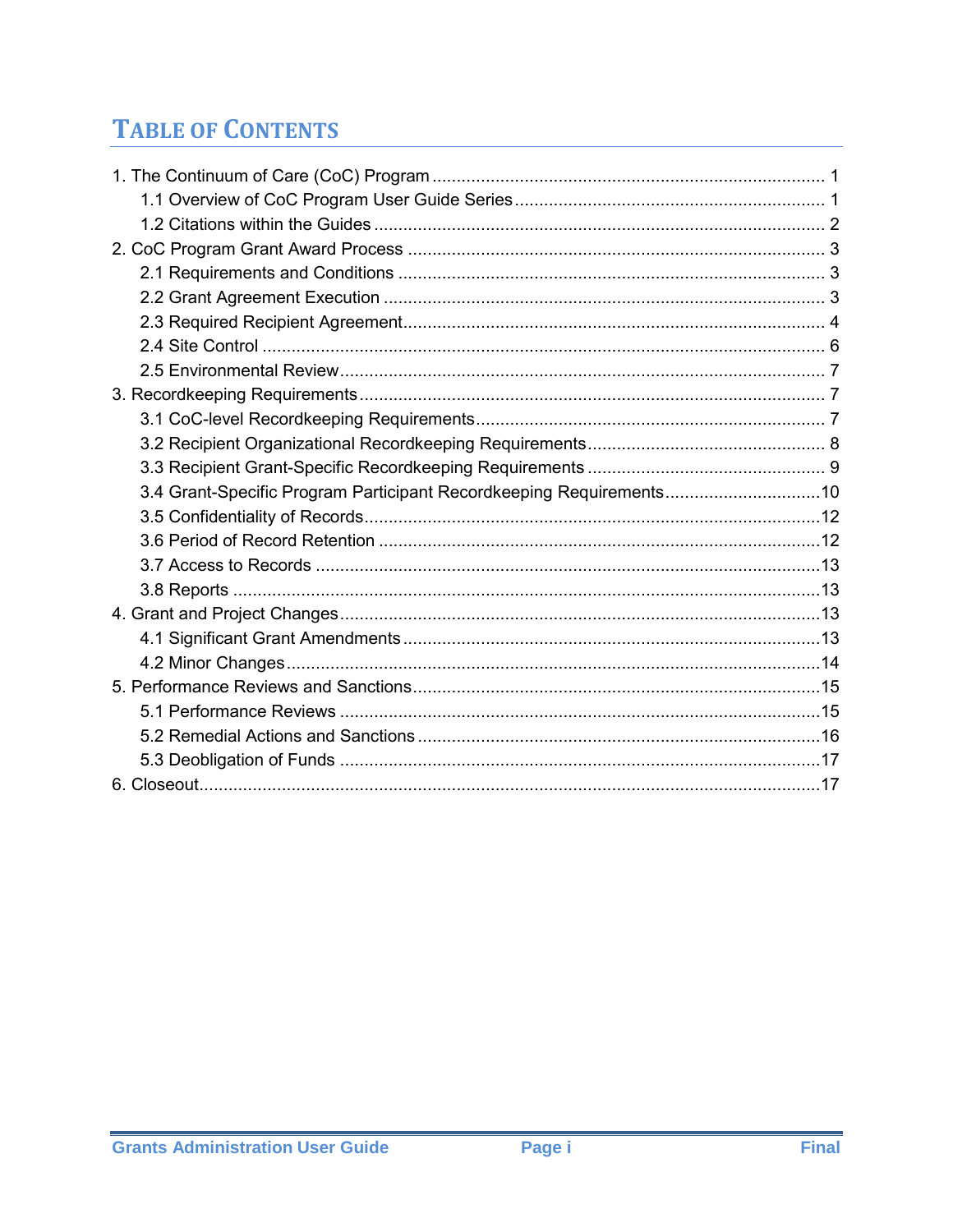# <span id="page-2-0"></span>**1. THE CONTINUUM OF CARE (COC) PROGRAM**

The Homeless Emergency Assistance and Rapid Transition to Housing Act of 2009 (HEARTH Act) amended the McKinney-Vento Homeless Assistance Act. Among other changes, the HEARTH Act consolidated three separate McKinney-Vento homeless assistance programs (Supportive Housing Program, Shelter Plus Care Program, and Section 8 Moderate Rehabilitation SRO program) into a single grant program known as the Continuum of Care (CoC) Program. HUD published the [Continuum of Care Program interim rule](https://www.onecpd.info/resources/documents/CoCProgramInterimRule_FormattedVersion.pdf) in the Federal Register on July 31, 2012. The regulation took effect on August 30, 2012, and now governs the CoC Program.

The CoC Program is designed to assist individuals and families experiencing homelessness and to provide the services needed to help such individuals move into transitional and permanent housing, with the goal of long-term stability. More broadly, the program is designed to promote community-wide planning and strategic use of resources to address homelessness; improve coordination and integration with mainstream resources and other efforts targeted to people experiencing homelessness; improve data collection and performance measurement; and allow each community to tailor its project(s) to the particular strengths and challenges within that community.

Each year, HUD awards CoC Program funds competitively to nonprofit organizations, States, units of local governments, and/or instrumentalities of State or local government, collectively known as **recipients**. In turn, recipients may contract or subgrant with other organizations or government entities, known as **subrecipients**, to carry out a grant's day-to-day project operations.

# <span id="page-2-1"></span>**1.1 Overview of CoC Program User Guide Series**

A series of user guides has been developed to help CoCs, recipients, and subrecipients administer CoC Program funds (see box on next page). Recipients and subrecipients are the primary audience for the user guide series.

All user guides will be accessible on the [OneCPD Resource Exchange.](https://www.onecpd.info/)

This user guide reviews the standards for administering CoC Program grants, with a specific focus on the grant award requirements in Subpart C and the grant administration requirements in Subpart G of the CoC Program interim rule.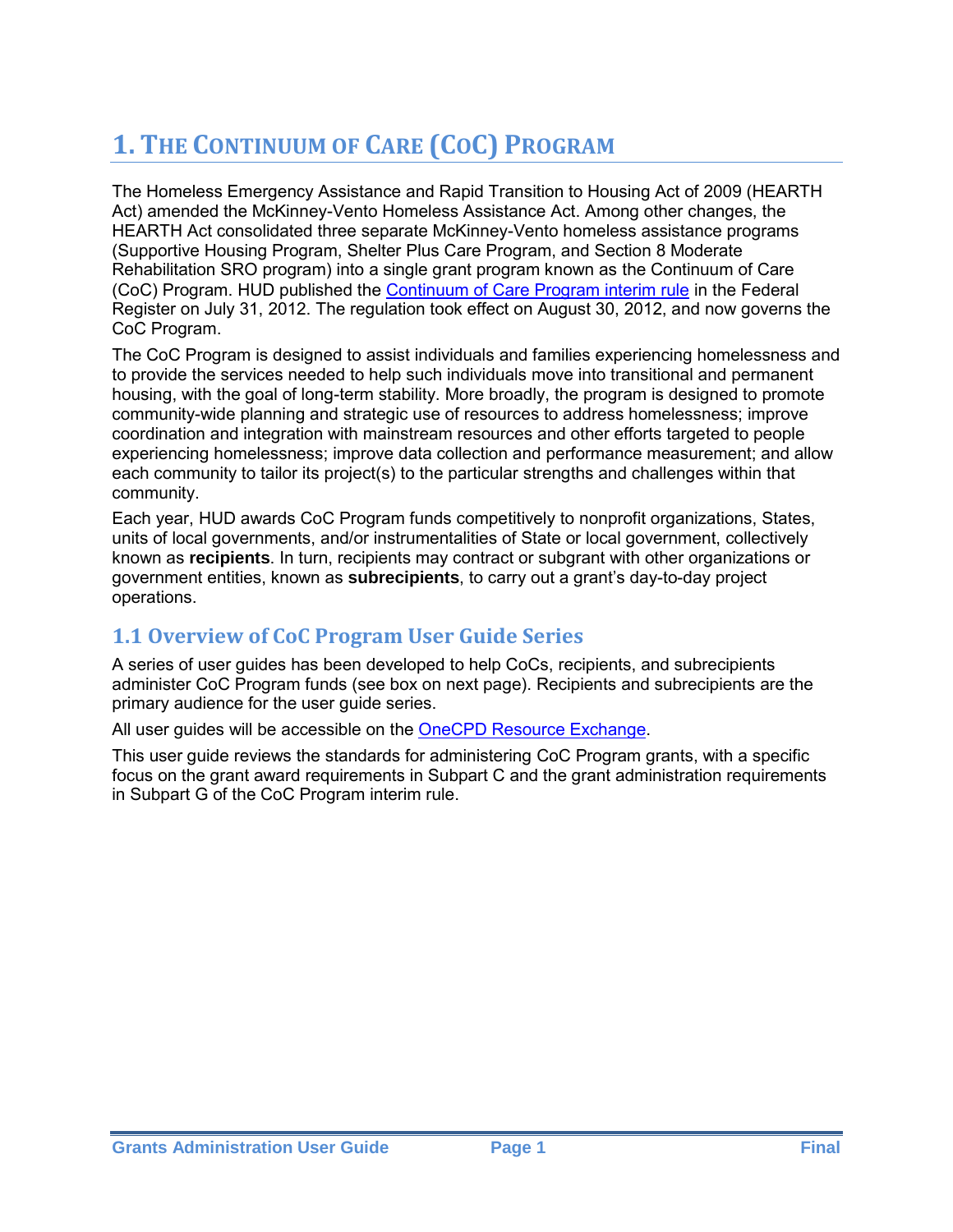#### **Overview of Current and Forthcoming CoC User Guide Series**

**Establishing and Operating a CoC**: This user guide outlines how to create an effective and representative Continuum of Care in order to fulfill the roles and responsibilities set out in the CoC Program interim rule.

**Introduction to Unified Funding Agencies (UFA):** This user guide discusses the process for becoming a UFA and the roles and responsibilities that accompany it.

**Determining and Documenting Homeless and At Risk Status, Income, and Disability:** This user guide discusses the criteria used to define homelessness and at risk of homelessness, including income, disability, and associated recordkeeping requirements.

**CoC Program Components and Eligible Costs**: This user guide reviews the five CoC program components and the costs that recipients and subrecipients may incur in administering and operating CoC projects.

**CoC Program Funding for Homeless Management Information System (HMIS)**: This user guide reviews the role of the HMIS within the CoC and the differences between eligible HMIS costs incurred by recipients as part of a project and eligible costs incurred by the HMIS lead in establishing, operating, and overseeing the use of the CoC's HMIS.

**Project Administration and General Program Requirements:** This user guide describes project administrative costs and general program requirements applicable to the CoC Program regardless of which components are carried out—such as match, calculating rents and occupancy charges, timeliness standards, and terminations.

#### <span id="page-3-0"></span>**1.2 Citations within the Guides**

This guide references provisions of the McKinney-Vento Homeless Assistance Act and the Code of Federal Regulations (CFR). You may locate the relevant areas in the Act at: <https://onecpd.info/resources/documents/CoCProgramInterimRule.pdf>

To locate a specific regulation, visit [ecfr.gpo.gov/,](http://ecfr.gpoaccess.gov/cgi/t/text/text-idx?c=ecfr&tpl=%2Findex.tpl) select Title 24 for the HUD regulations, and select the part number.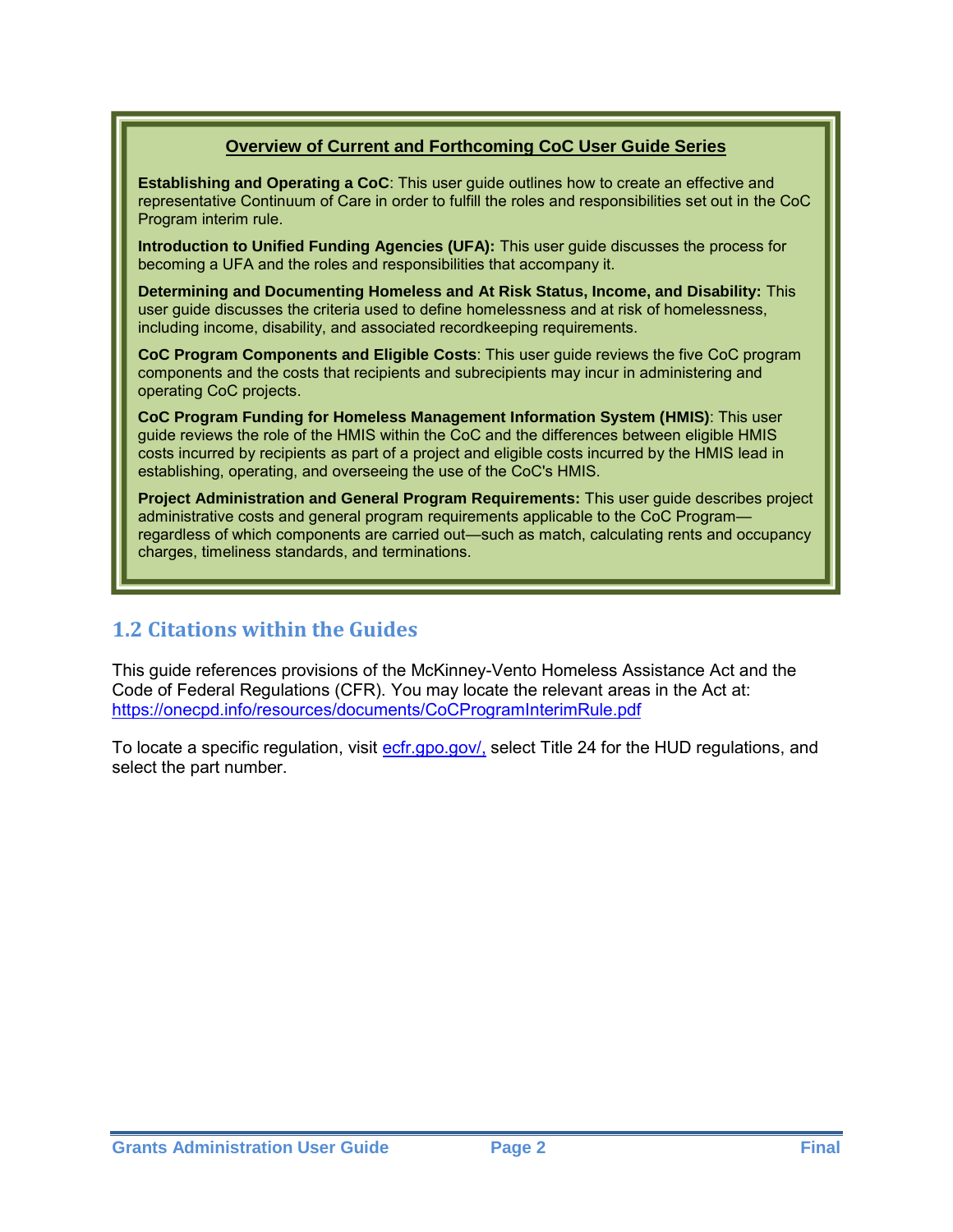# <span id="page-4-0"></span>**2. COC PROGRAM GRANT AWARD PROCESS**

The CoC Program interim rule delineates responsibilities of CoC Program grant recipients related to effective grant administration. Some of the activities related to administering the grant begin at the time of grant award, prior to receiving an executed grant agreement.

## <span id="page-4-1"></span>**2.1 Requirements and Conditions**

Applicants must satisfy all conditions before the execution of a grant agreement. Specifically, in order to receive CoC Program funding, each applicant must meet all requirements and provide proof of satisfying those requirements. These requirements include:

- site control;
- matching funds;
- environmental review requirements; and
- documentation of financial feasibility.

Applicants must satisfy these requirements within 12 months of the announcement of award, or within 24 months in cases where applicants receive funds for acquisition, rehabilitation, or new construction. HUD may extend the 12-month deadline if the applicant can provide compelling reasons for delay due to factors beyond its control.

In addition to these standard conditions required of each applicant before grant execution, HUD may also impose conditions on all or parts of the application. Examples of these conditions include requests for supporting documentation on a project, revisions to the project budget, or modifications to a proposed activity to ensure compliance with the regulations.

HUD will withdraw an award if the applicant does not satisfy all conditions.

#### <span id="page-4-2"></span>**2.2 Grant Agreement Execution**

The grant agreement establishes the rights and responsibilities of HUD and the recipient. The

recipient is responsible for ensuring that the grant agreement is executed with HUD and that the terms of the agreement are carried out. The recipient and HUD must execute the grant agreement no later than 45 days from the date on which all conditions are satisfied (24 CFR part 578.23).

#### **Unified Funding Agency (UFA)**

A UFA is a type of collaborative applicant selected by a CoC and approved by HUD to apply for funding for all projects in the CoC's geographic area; to sign agreements and distribute funds to subrecipients; to oversee the fiscal controls for subrecipients; and to obtain approval for any grant amendments.

- If a CoC designates more than one applicant for its geographic area, HUD will enter into a grant agreement with each applicant awarded funds.
- If a CoC designates only one applicant for the geographic area, HUD may enter into a grant agreement with that applicant for new awards, if any, and into another grant agreement for renewals, CoC planning, and Unified Funding Agency (UFA) costs, if any. The two grants will cover the entire geographic area.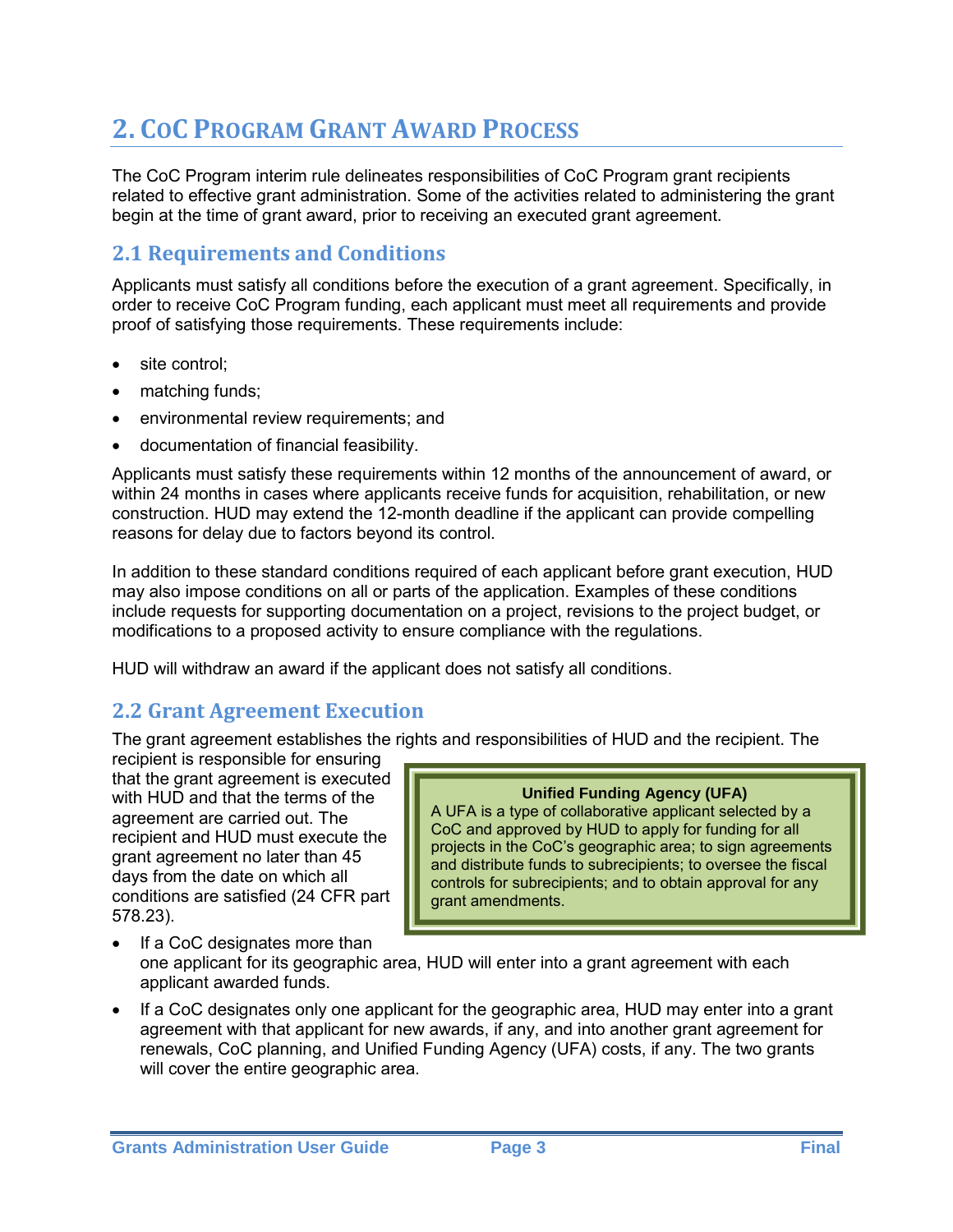• If the collaborative applicant is a HUD approved UFA, then HUD may enter into one grant agreement with the UFA for new awards, in addition to one grant agreement for renewals, CoC planning, and UFA costs, if any. These two grants will cover the entire geographic area.

# <span id="page-5-0"></span>**2.3 Required Recipient Agreement**

Before the release of grant funds from HUD, recipients must ensure that they are able to carry out the terms and conditions described in the grant agreement, including any requirements from additional federal regulation(s), as applicable. As stated above, HUD will require grant recipients to sign a grant agreement in which they agree to specific terms, including the provision of oversight of projects, subrecipients, and any contractors. These terms, listed in 24 CFR part 578.23, are summarized below.

#### *Compliance with the CoC Program Interim Rule*

The recipient must operate the project within provisions of the CoC Program interim rule and all related regulations. In addition, the recipient must agree to monitor and report project progress to the CoC and HUD. The recipient must also comply with any additional terms and conditions specified in the applicable CoC Program Notice of Funding Availability (NOFA).

#### *Adequate Fiscal Control and Accounting Procedures*

If the recipient is a UFA, it must establish adequate fiscal control and accounting procedures to ensure the proper disbursal of, and accounting for, CoC Program grant funds, and that all financial transactions are conducted and that records are maintained in accordance with generally accepted accounting principles.

#### *Subrecipient Agreements, Compliance, and Monitoring*

#### **Certifications**

The recipient must obtain certifications from subrecipients with respect to:

- Confidentiality of records, specifically for those records pertaining to any individual or family that was provided family violence prevention or treatment services through the project;
- Confidentiality of the locations of family violence projects;
- Establishment of policies and practices that enable program participants to exercise the rights afforded them under subtitle B of title VII of the Act and other laws relating to the provision of educational and related services to individuals and families experiencing homelessness;
- Designation of staff in family projects to ensure that children of program participants are enrolled in school and connected to early childhood programs and other appropriate services;
- Status of recipient and partners regarding debarment or suspension of business with the federal government; and
- Agreement to provide information, such as data and reports, as required by HUD.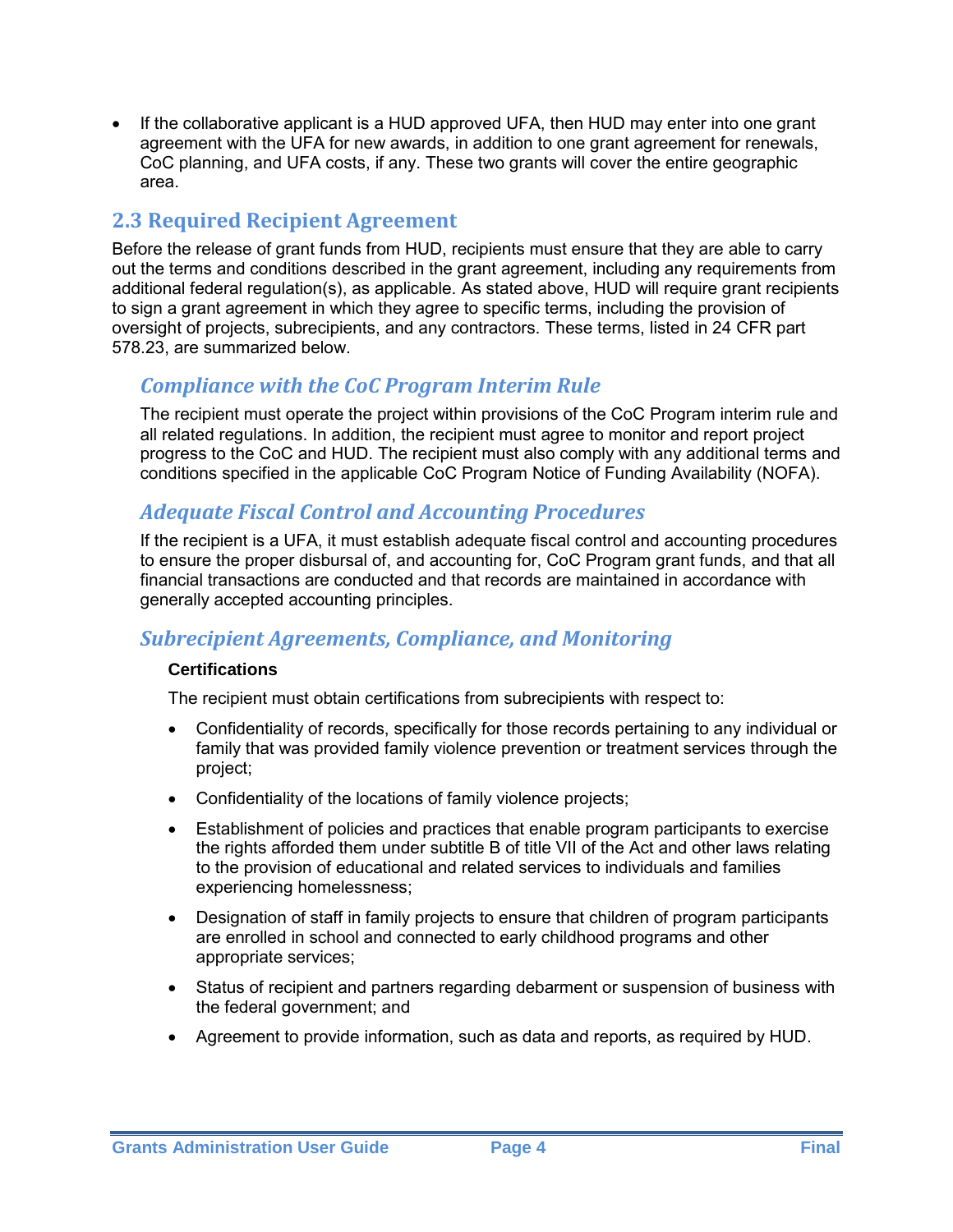#### **Agreements**

The recipient must enter into subrecipient agreements requiring subrecipients to operate projects in accordance with the provisions of the CoC Program interim rule. Agreements must also specify requirements delegated from the recipient to the subrecipient and recordkeeping that must be maintained to support subrecipient monitoring.

#### **Match**

The recipient must verify that subrecipients have the required match commitments prior to grant execution and verification of match expended or provided in-kind to the project.

#### **Monitoring**

The recipient must monitor subrecipients and projects at least annually. Recipients should have open access to all grant-related information, including program participant and financial records. The specific requirements of subrecipient monitoring are discussed further in Section 5 of this user guide.

#### **Homeless Consumer Involvement**

Projects should involve homeless individuals and families in as many aspects of project implementation as practical, including employment, provision of volunteer services, or otherwise, in constructing, rehabilitating, maintaining, and operating facilities for the project and providing supportive services for the project.

#### **Educational Needs of Children**

In addition to the subrecipient certifications regarding supporting the educational and developmental needs of children of program participants, recipients must take the educational needs of children into account when families are placed in emergency or transitional shelter (24 CFR part 578.23(c)(7)). Recipients should, to the extent practicable, place families with children as close as practical to their school of origin so as not to disrupt the children's education. Any barriers should be documented in both the program participant and project files.

#### **Written Standards**

Recipients and subrecipients must follow the written standards developed by the CoC for providing assistance (24 CFR part 578.7(a)(9)) and comply with standards in the CoC Program interim rule. For more information, see the User Guide on [Establishing and](https://www.onecpd.info/resource/2717/establishing-and-operating-a-coc/)  [Operating a CoC](https://www.onecpd.info/resource/2717/establishing-and-operating-a-coc/).

#### **Coordinated Assessment System**

Recipients must use the coordinated assessment system established by the CoC, in accordance with CFR part 578.7(a)(8). For more information, see the [OneCPD](https://www.onecpd.info/)  [Resource Exchange.](https://www.onecpd.info/)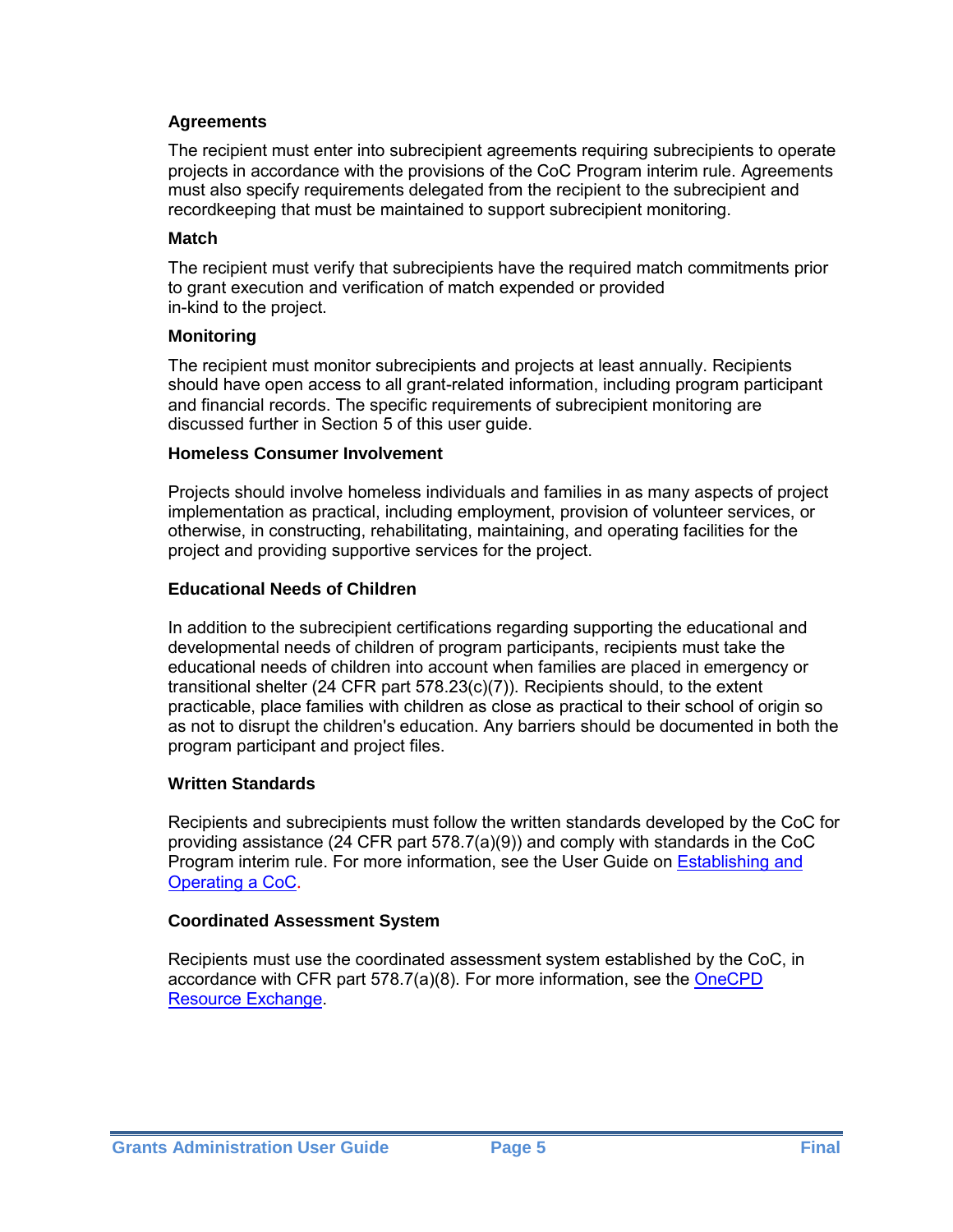## <span id="page-7-0"></span>**2.4 Site Control**

Site control establishes evidence that project sites are secured and that recipients or subrecipients are able to operate in given locations. Acceptable evidence of site control is a deed or lease. If CoC Program funds are to be used for acquisition, a purchase agreement is acceptable evidence of site control. The owner's, lessee's, or purchaser's name/organization on the deed, lease, or purchase agreement must be the applicant or intended subrecipient identified in the original application for CoC Program funds.

Site control must be obtained within 12 to 24 months of announcement of the awarded funds.

- For projects with operating and/or supportive services funding, site control must be completed within 12 months of announcement of the award.
- For projects with acquisition, new construction, and/or rehabilitation funding, site control must be completed within 24 months of announcement of the award.

The above requirements do not apply to:

- Housing that will be eventually owned or controlled by individuals or families served; and
- Supportive services provided in buildings that are not owned or operated by the recipient or subrecipient.

Recipients or subrecipients may obtain ownership or control of a suitable site different from the site specified in the application.

#### *Site Control and Tax Credit Properties*

Project applicants that plan to use low-income housing tax credits (LIHTC) to finance a project that also uses CoC Program funds must demonstrate to HUD that the applicant or subrecipient is in control of the limited partnership or the limited liability corporation that has a deed or lease for the project.

- To demonstrate control of the limited partnership, the applicant or subrecipient must be the general partner or have a 51 percent controlling interest in the general partner.
- To demonstrate control of the limited liability corporation, the applicant or subrecipient must be the sole managing member.

If CoC Program funds will be used for acquisition, new construction, or rehabilitation in a LIHTC project, the recipient or subrecipient must maintain control of the partnership or corporation and own the project site for 15 years. The 15-year period starts from the date of initial occupancy of the housing or initial provision of services. During that time, the recipient or subrecipient must ensure that the project is operated in compliance with all applicable laws and regulations.

If CoC Program funds are not used for acquisition, new construction, or rehabilitation in a LIHTC project, the recipient or subrecipient must maintain control for term of the grant agreement and any subsequent renewals.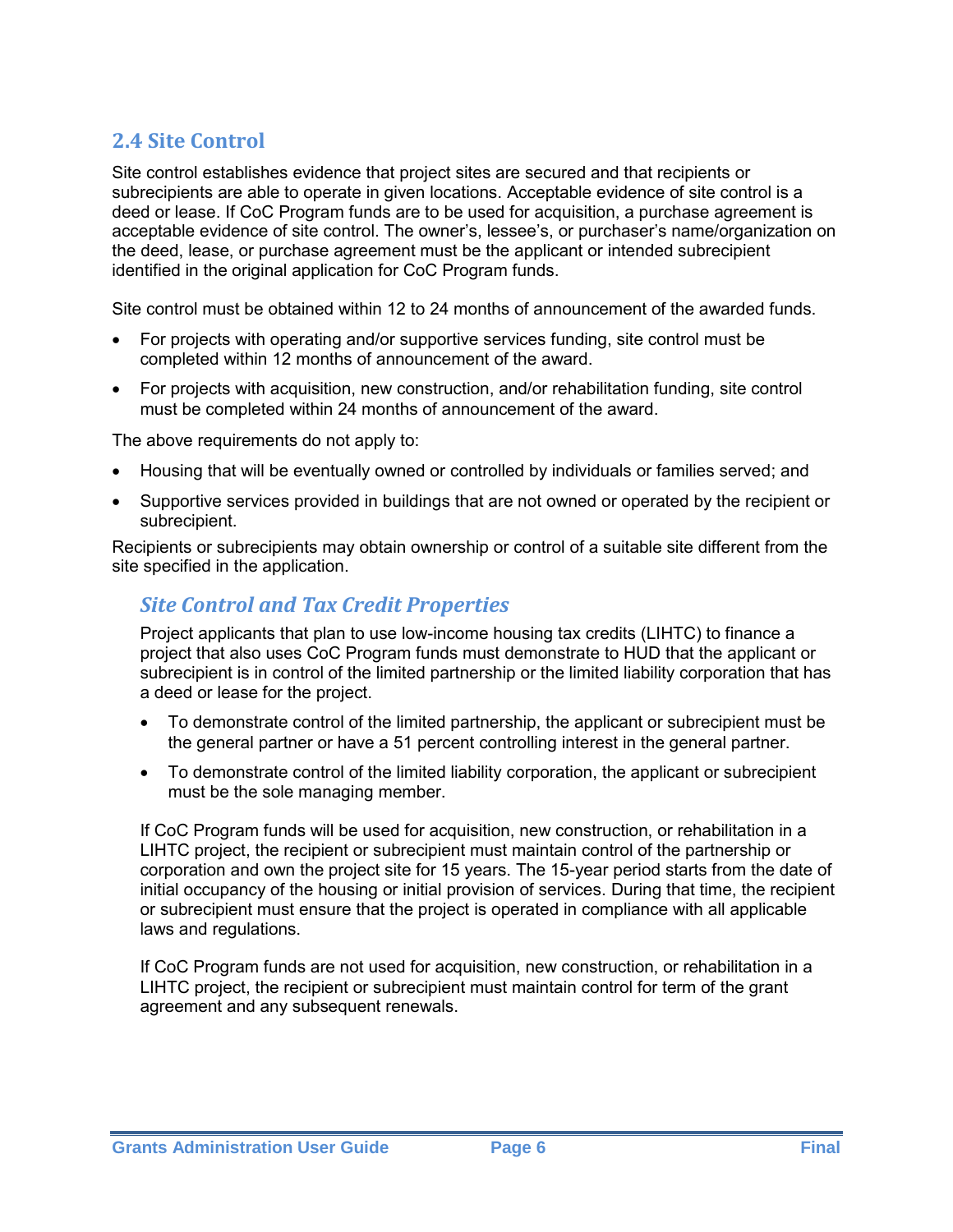## <span id="page-8-0"></span>**2.5 Environmental Review**

Projects assisted with CoC Program funds are subject to environmental review by HUD under [24 CFR part 58](http://www.gpo.gov/fdsys/pkg/CFR-2010-title24-vol1/xml/CFR-2010-title24-vol1-part50.xml). Recipients or subrecipients must provide all available, relevant information required for an environmental review in order for HUD to authorize the release of funds for each property. Before proceeding with grant implementation, the recipient or subrecipient must submit documentation supporting the successful completion of an environmental review. HUD must approve the environmental certification and Request for Release of Funds (RROF).

No activities may be performed on a project site until the Responsible Entity (RE) has completed the environmental review and HUD has authorized release of funds for the property. Specifically, the recipient or subrecipient, its project partners, and their contractors may not acquire, rehabilitate, convert, lease, repay, dispose of, demolish, or construct property for a project or commit or expend HUD or local funds for these activities until HUD has authorized the release of funds. If environmental issues are found, the recipient or subrecipient must carry out any mitigating measures required by HUD or select an alternative eligible property.

HUD will not release grant funds if the recipient or any other party commits grant funds (i.e., incurs any costs or expenditures to be paid or reimbursed) before the recipient submits and HUD approves its RROF.

# <span id="page-8-1"></span>**3. RECORDKEEPING REQUIREMENTS**

Recipients and subrecipients are required to:

- Establish and maintain standard operating procedures to make sure that program funds are used in accordance with regulatory and CoC Program NOFA requirements; and
- Maintain sufficient records to enable HUD to determine whether recipients and subrecipients are adhering to regulatory requirements.

#### <span id="page-8-2"></span>**3.1 CoC-level Recordkeeping Requirements**

The CoC and its collaborative applicant must maintain records documenting compliance with the CoC Program interim rule requirements related to establishing and operating the CoC. Additional recordkeeping requirements apply if the Collaborative Applicant is a UFA.

#### *Continuum of Care Records*

Collaborative applicants are eligible applicants designated by the CoC to apply for CoC planning funds on behalf of the CoC. They must retain records documenting the process and activities undertaken to establish and operate their respective CoCs. Specifically, the collaborative applicant must maintain evidence that:

- The board selected by the CoC is composed of representatives from organizations whose projects serve homeless subpopulations within the CoC's geographic area and of at least one homeless or formerly homeless individual per 24 CFR part 578.5(b).
- The CoC has been established and operates in compliance with the requirements in Subpart B of the CoC Program interim rule, including:
	- $\triangleright$  Published agendas and minutes from regular CoC meetings;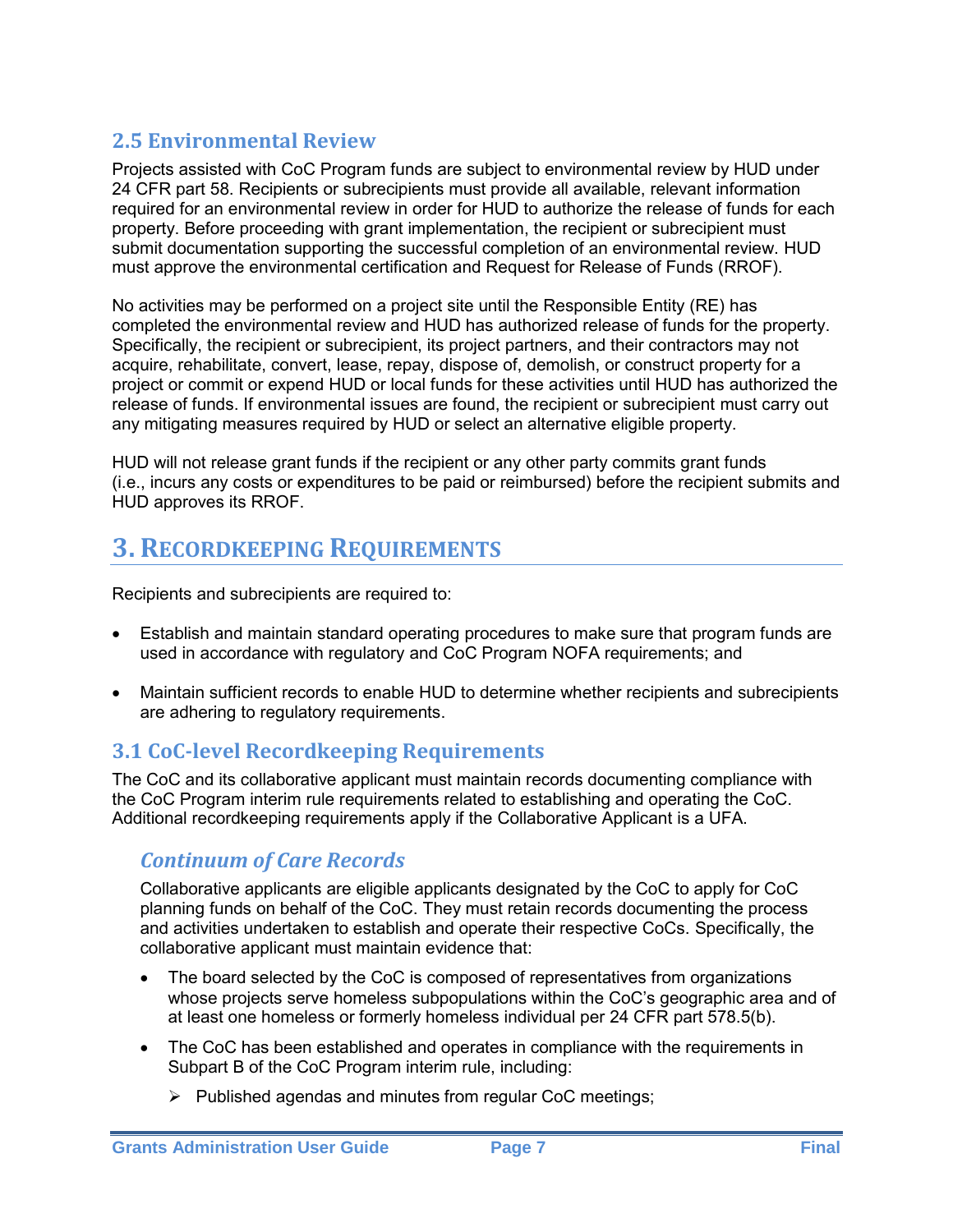- $\triangleright$  A CoC-approved governance charter that is reviewed and updated annually;
- $\triangleright$  A written process for selecting a board that is reviewed and updated at least once every five years;
- $\triangleright$  Documentation designating a single HMIS for the CoC; and
- $\triangleright$  Monitoring reports of recipients and subrecipients.
- The CoC has prepared the application for funds per 24 CFR part 578.9, including designation of the eligible applicant to be the collaborative applicant.

For more information, see the User Guide on **Establishing and Operating a CoC.** 

#### *Unified Funding Agency Records*

In addition to the records above, a collaborative applicant that has been designated as a UFA is also responsible for requesting grant amendments from HUD, consistent with the requirements at 24 CFR part 578.105. A UFA is responsible for maintaining evidence documenting the CoC's approval of any grant amendments. Evidence may include meeting minutes where a grant amendment was discussed, voted on, and approved.

#### <span id="page-9-0"></span>**3.2 Recipient Organizational Recordkeeping Requirements**

The recipient and subrecipient must establish and maintain standard operating procedures for ensuring that the CoC program funds are used in accordance with the requirements of the CoC Program interim rule and must establish and maintain sufficient records to enable HUD to determine whether the recipient and its subrecipients are meeting the requirements, such as those related to conflicts of interest, involvement of persons who are homeless, faith-based activities, affirmatively furthering fair housing, and other federal regulations (recipients and subrecipients must also have policies and procedures that outline how they will ensure the confidentiality of their records, as discussed further in Section 3.5 of this user guide).

#### *Conflicts of Interest*

The recipient and its subrecipients must keep records to show compliance with the following:

- Organizational conflict of interest (in 24 CFR part 578.95(c)),
- CoC board conflict of interest (in 24 CFR part 578.95(b)), and
- Other conflict of interest requirements (in 24 CFR part 578.95(d)).

In addition, recipients must maintain a copy of the personal conflict of interest policy developed and implemented to comply with the requirements at 24 CFR part 578.95, along with records supporting any exceptions to the personal conflict of interest prohibitions. For more information, see the User Guide on [Establishing and Operating a CoC.](https://www.onecpd.info/resource/2717/establishing-and-operating-a-coc/)

#### *Homeless Consumer Participation*

Recipients and subrecipients must document compliance with the homeless participation requirements in 24 CFR part 578.75(g). Specifically, recipients and subrecipients must provide for the participation of not less than one homeless individual or formerly homeless individual on the board of directors, or other equivalent policymaking entity of the recipient or subrecipient, to the extent that such entity considers and makes policies and decisions regarding any project, supportive services, or the provision of CoC Program assistance.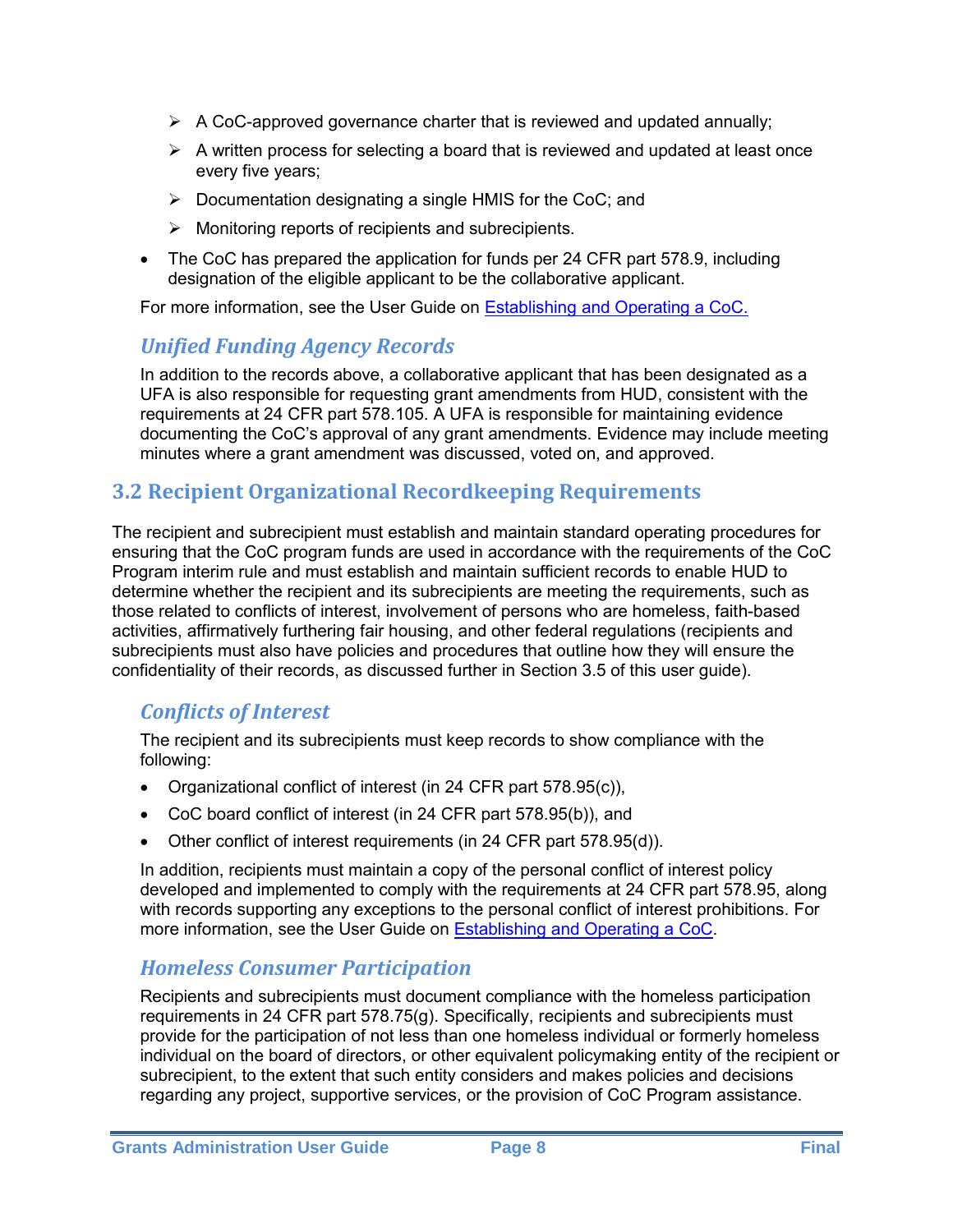#### *Faith-Based Activities*

Recipients and subrecipients must document compliance with the faith-based activities requirements at 24 CFR part 578.87(b).

## *Affirmatively Furthering Fair Housing*

To document compliance with the requirements at 24 CFR part 578.93(c), recipients and subrecipients must maintain copies of marketing, outreach, and other materials used to inform eligible program participants who are least likely to apply, in the absence of special outreach, for the project.

#### *Other Federal Requirements*

Recipients and subrecipients must document compliance with the federal requirements at 24 CFR part 578.99, as applicable, including environmental review requirements, Section 6002 of the Solid Waste Disposal Act, transparency in subcontracting, the Coastal Barrier Resources Act of 1982, applicable Office of Management and Budget (OMB) circulars, leadbased paint requirements, audit requirements, Davis-Bacon Act requirements, and requirements specified in Section 3 of the Housing and Urban Development Act.

#### <span id="page-10-0"></span>**3.3 Recipient Grant-Specific Recordkeeping Requirements**

For each CoC Program grant, recipients and subrecipients must maintain separate records to document that the project is in compliance with the service provision, match, and housing quality standards (HQS) requirements in the CoC Program interim rule. The recipient must also maintain well-documented and accurate project records related to subrecipient or other contractor activities.

#### *Services Provided*

Recipients or subrecipients must document the types of supportive services provided to individuals and families and the amounts spent on those services. They must also document that such information undergoes review at least annually and that the service package offered to program participants was adjusted accordingly.

#### *Housing Quality Standards*

Recipients or subrecipients must retain documentation to demonstrate compliance with the housing standards at 24 CFR part 578.75(b). These standards require the recipient or subrecipient to inspect housing units leased with CoC Program funds and units for which rental assistance payments are made with CoC Program funds to ensure the assisted units meet the applicable housing standards.

#### *Match*

The recipient must keep records of the source and use of cash and in-kind contributions used to satisfy the 25 percent match requirement as described at 24 CFR part 578.73.

Match records must indicate the grant and fiscal year for which each matching contribution is counted. If the subrecipient is responsible for some or all of the match commitment, the recipient should collect appropriate documentation from the subrecipient in order to comply with the match recordkeeping requirements.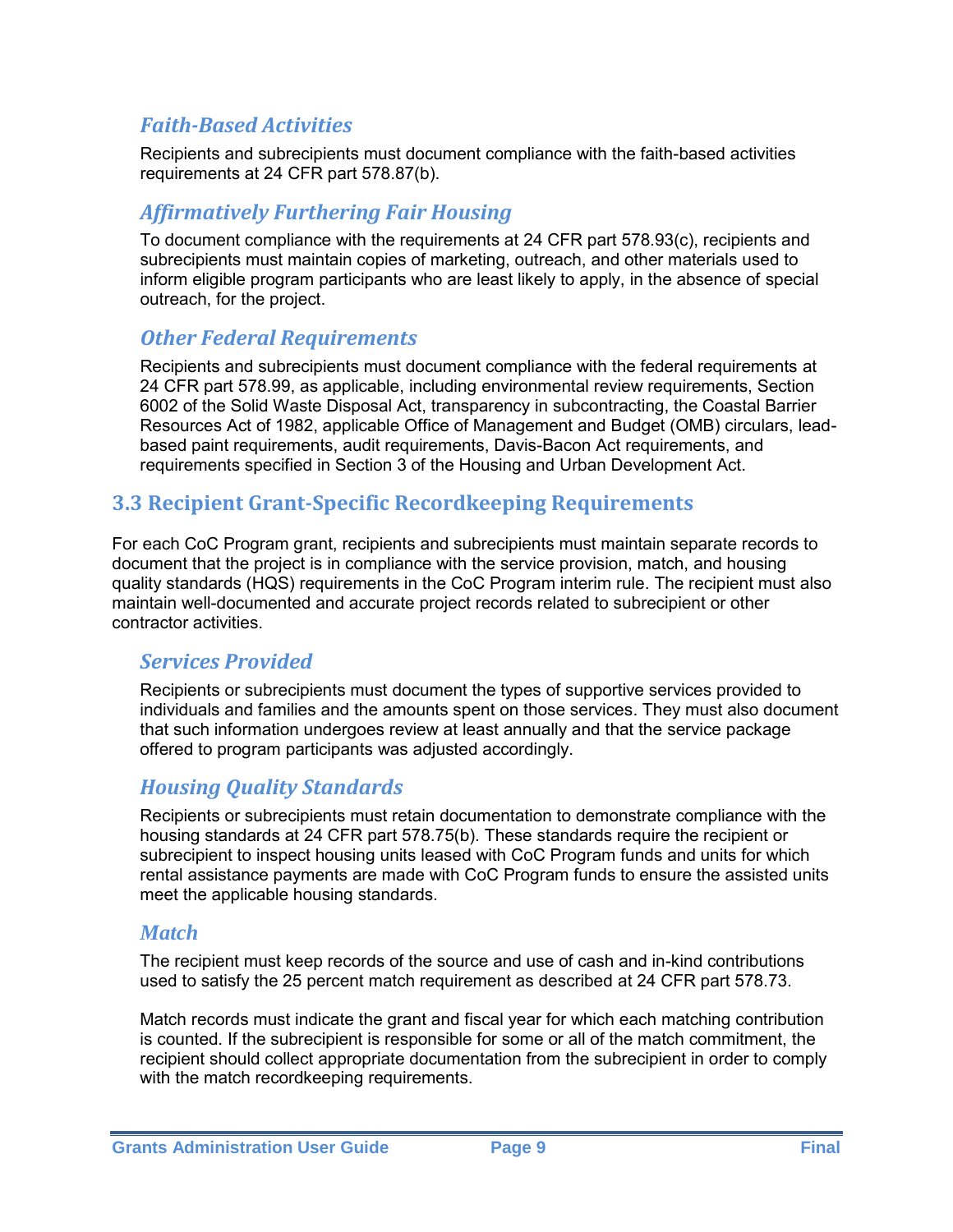- If in-kind services are used to fulfill part of the match, the recipient must keep a copy of the Memorandum of Understanding (MOU) executed between the recipient or subrecipient and the third party that will provide the services.
- The recipient or subrecipient must maintain documentation of the actual in-kind services provided to program participants and in-kind contributions to the project throughout the grant period. The records must evidence how the value placed on third-party in-kind contributions was derived.
- To the extent feasible, in-kind match represented by volunteer services must be documented using the same methods used by the recipient or subrecipient to support the allocation of regular personnel costs. Services provided by individuals must be valued at rates consistent with those ordinarily paid for similar work in the recipient's or subrecipient's organization. If employees of the recipients or subrecipients do not perform similar work, the rates must be consistent with those ordinarily paid by other employers for similar work in the same labor market.

#### *Subrecipients and Contractors*

The recipient must maintain well-documented and accurate project records related to any CoC Program-funded activities conducted by subrecipients or other contractors. At a minimum, the records must include:

- Copies of all solicitations of and agreements with subrecipients;
- Records of all payment requests by and dates of payments to subrecipients in compliance with 24 CFR parts 84 and 85;
- Documentation of subrecipient monitoring, including any monitoring findings, corrective actions required, and sanctions imposed, as applicable; and
- Copies of all procurement contracts issued by the recipient or subrecipients and documentation of compliance with the procurement requirements in 24 CFR part 85.36 and 24 CFR part 84.

#### *Other Records Specified by HUD*

Recipients must maintain any other records specified by HUD.

#### <span id="page-11-0"></span>**3.4 Grant-Specific Program Participant Recordkeeping Requirements**

For each grant, recipients and subrecipients must document and maintain records related to program participant eligibility and the services received by program participants in order to ensure that CoC Program funding is used in accordance with HUD requirements and grant agreements and to document that program participants are served as intended.

The program participant recordkeeping requirements and acceptable forms of evidence for homeless status, as well as disability verification are detailed in resources available on the [OneCPD Resource Exchange.](http://www.onecpd.info/) Recipients and subrecipients should refer to these materials, as program participant eligibility documentation is a complex topic. Below is brief overview.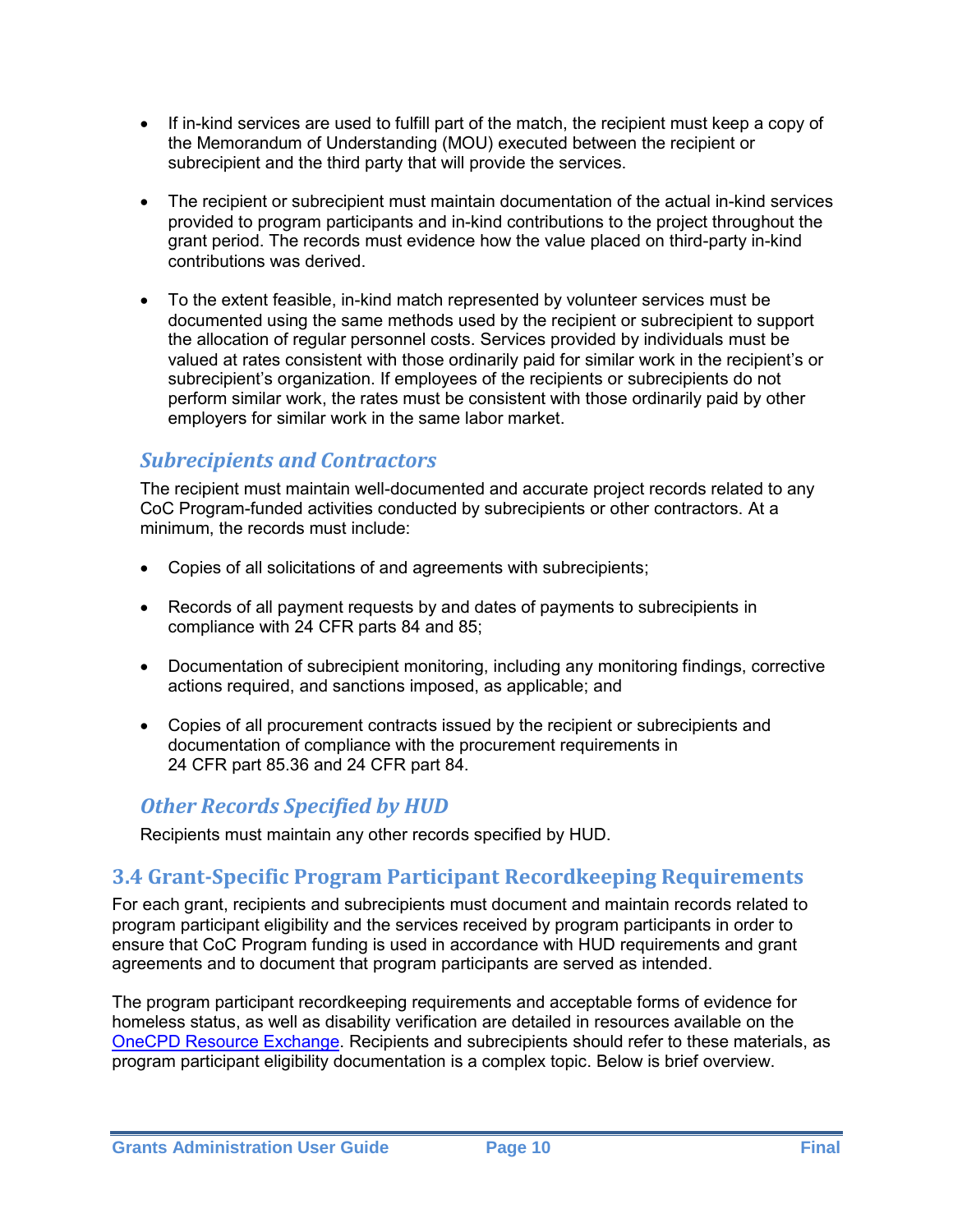#### *Homeless Status*

Recipients or subrecipients must keep CoC Program records documenting acceptable evidence of homeless status of program participants as set forth in 24 CFR part 578.103(a)(3).

#### *Records of Reasonable Belief of Imminent Threat of Harm*

For each program participant receiving tenant-based rental assistance who has moved to a different CoC in response to imminent threat of further domestic violence, dating violence, sexual assault, or stalking per 24 CFR part 578.51(c)(3), each recipient or subrecipient must retain the following, as found in 24 CFR part 578.103(a)(5):

 Documentation of the original incidence of domestic violence, dating violence, sexual assault, or stalking, only if the original violence is not already documented in the program participant's case file.

This may be written observation of the housing or service provider; a letter or other documentation from a victim service provider, social worker, legal assistance provider, pastoral counselor, mental health provider, or other professional from whom the victim has sought assistance; medical or dental records; court records or law enforcement records; or written certification by the program participant to whom the violence occurred or by the head of household.

 Documentation of the reasonable belief of imminent threat of further domestic violence, dating violence, or sexual assault or stalking.

This may be written observation by the housing or service provider; a letter or other documentation from a victim service provider, social worker, legal assistance provider, pastoral counselor, mental health provider, or other professional from whom the victim has sought assistance; current restraining order; recent court order or other court records; law enforcement report or records; communication records from the perpetrator of the violence or family members or friends of the perpetrator of the violence, including emails, voicemails, text messages, and social media posts; or a written certification by the program participant to whom the violence occurred or the head of household.

#### *Program Participant Records*

In addition to evidence of —homeless" status or —at-risk-of-homelessness" status, recipients and subrecipients must keep records for each program participant that document the following:

- The services and assistance provided to the program participant, including evidence that the recipient or subrecipient:
	- $\triangleright$  conducted an annual assessment of services for program participants who remain in the project for more than a year,
	- $\triangleright$  adjusted the service package accordingly, and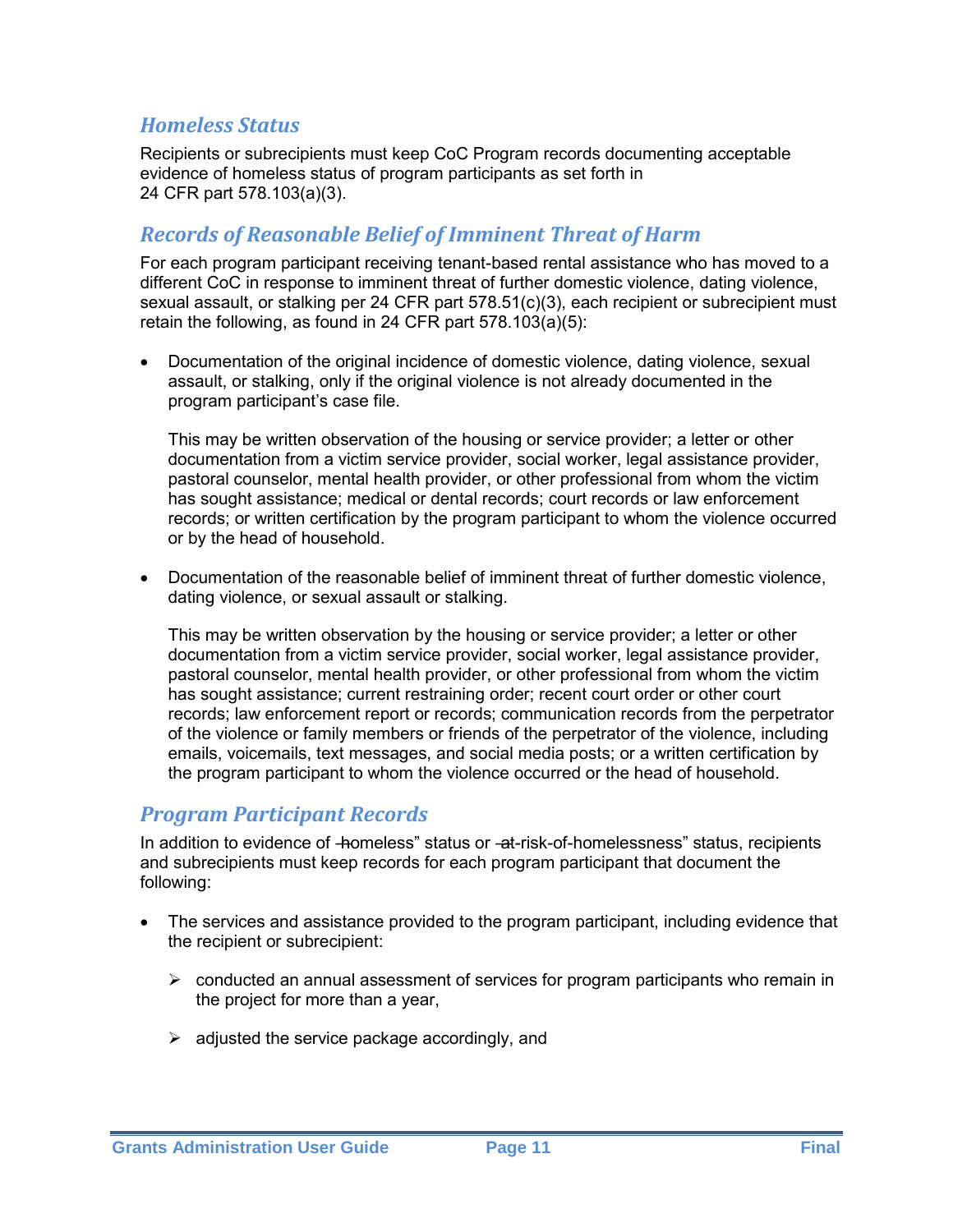- $\triangleright$  provided case management services not less than once per month to program participants receiving rapid re-housing, as provided at 24 CFR part 578.37(a)(1)(ii)(F).
- In cases of termination of assistance, the recipient or subrecipient complied with the regulation at 24 CFR part 578.91.

#### *Annual Income*

For each program participant who receives CoC Program housing assistance when rent or an occupancy charge is paid by the program participant, recipients or subrecipients must keep the following documentation of annual income:

- Income evaluation form specified by HUD and completed by the recipients or subrecipients;
- Source documents (e.g., most recent wage statements, unemployment compensation statements, public benefits statements, bank statements) for the assets held by the program participants and income received before the date of the evaluation;
- To the extent that source documents are unobtainable, written statements by the relevant third-parties (e.g., employer, government benefits administrator) or written certification by the recipients' or subrecipients' intake staff of the oral verification by the relevant thirdparty of the program participant's income over the most recent period; or
- To the extent that source documents and third-party verification are unobtainable, written certification by the program participants of the amount of income that the program participants are reasonably expected to receive over the 3-month period following the evaluation.

# <span id="page-13-0"></span>**3.5 Confidentiality of Records**

In addition to meeting the confidentiality and security requirements for HMIS data, and the standards described in Section 2.3 of this user guide, the recipients and subrecipients must develop and implement written procedures to ensure:

- All records containing protected identifying information of any individual or family that applies for and/or receives CoC Program assistance will be kept secure and confidential.
- The address or location of any family violence project assisted with CoC Program funds will not be made public, except with written authorization of the person responsible for the operation of the project; and
- The address or location of any housing of a program participant will not be made public, except as provided under a pre-existing privacy policy of the recipient or subrecipient and consistent with State and local laws regarding privacy and obligations of confidentiality.

# <span id="page-13-1"></span>**3.6 Period of Record Retention**

All records containing information related to CoC Program funds and activities must be retained and kept accessible for either 5 years or the period specified below, whichever is longer. Copies of records may be substituted for original records.

• Program participants' qualifications, eligibility documentation, and other program participant records must be retained for 5 years after expenditure of all funds from grant under which program participants were served.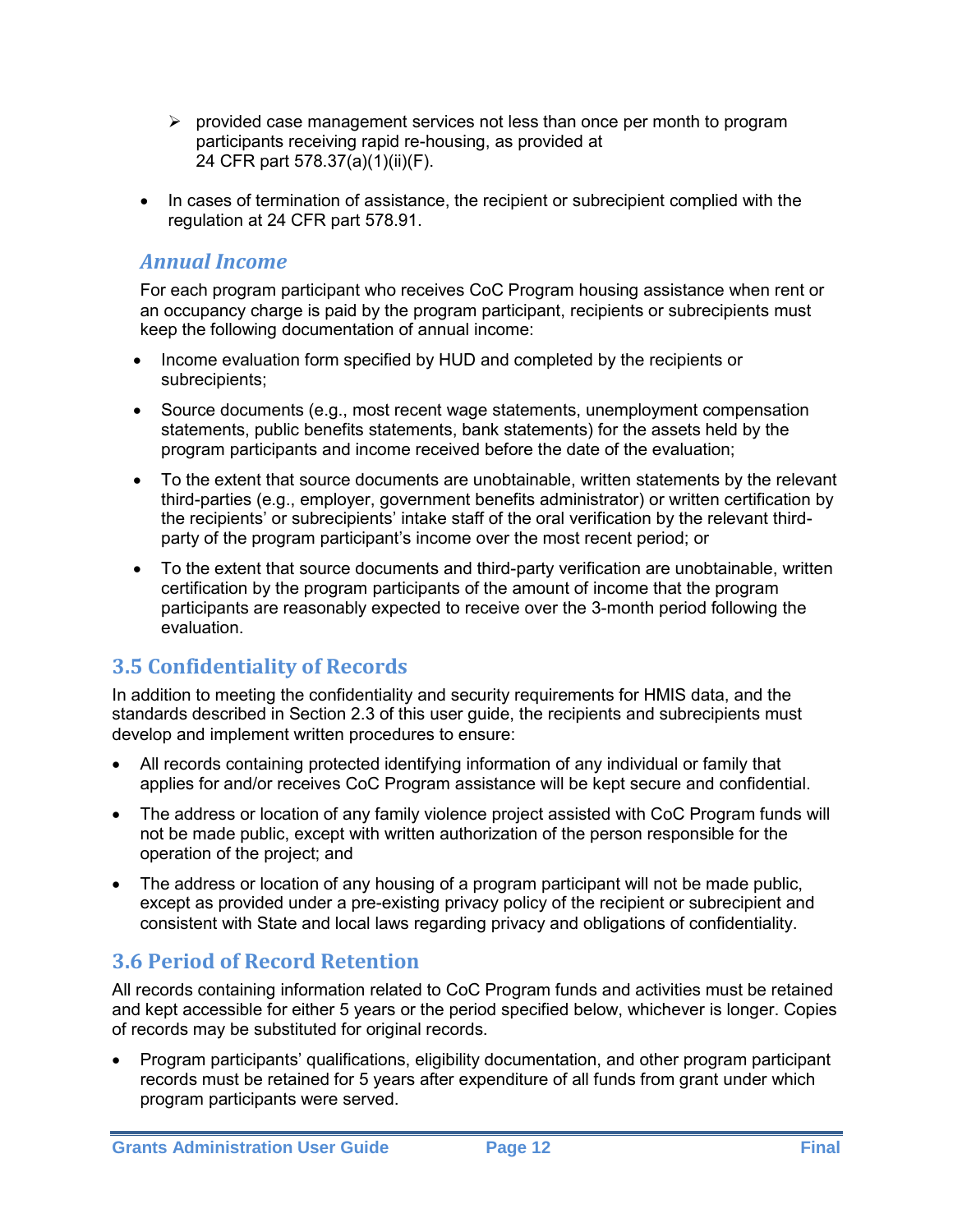Records for acquisition, new construction, and rehabilitation must be retained for 15 years following the date the project is first occupied, or used, by program participants. Only those records related to the acquisition, rehabilitation, or new construction must be retained for 15 years. All other records must be retained for the period of time specified above.

#### <span id="page-14-0"></span>**3.7 Access to Records**

HUD, the HUD Office of the Inspector General, and the Comptroller General of the United States, or any of their authorized representatives, have the right of access to all books, documents, papers, or other records of the recipients and subrecipients that are pertinent to the CoC Program grant for purposes of conducting audits, examinations, and transcripts.

In addition to HUD access, the recipients must provide citizens, public agencies, and other interested parties with reasonable access to records regarding the use of CoC Program funds received during the preceding 5 years, consistent with State and local laws regarding privacy and obligations of confidentiality and confidentiality requirements.

#### <span id="page-14-1"></span>**3.8 Reports**

In addition to the reporting requirements at 24 CFR parts 84 and 85, the recipients must collect and report data on their use of CoC Program funds in an Annual Performance Report (APR) and any additional reports required by HUD. For more information on the APR, see [HUD's APR](http://www.hudhre.info/apr)  [Training Materials.](http://www.hudhre.info/apr)

Projects receiving grant funds only for acquisition, rehabilitation, or new construction must submit APRs for 15 years from the date of initial occupancy or date of initial service provision, unless HUD provides an exception under 24 CFR part 578.81(e).

According to 24 CFR part 578.33(f), HUD may terminate the renewal of any grant and require the recipient to repay the renewal grant if:

- The recipient fails to submit an APR in a timely manner for the grant year immediately prior to renewal; or
- The recipient submits an APR that HUD deems unacceptable or that shows non-compliance with the requirements of the grant and the CoC Program interim rule.

# <span id="page-14-2"></span>**4. GRANT AND PROJECT CHANGES**

Significant and minor changes to a project are sometimes necessary during the term of a CoC Program grant. Whenever it is necessary to make changes, the HUD field office must be involved – either to be informed of the change or to approve the change through a significant grant amendment, depending on the scope. This section of the guide describes the procedure articulated in 24 CFR part 578.105 for requesting a grant agreement amendment to change a project. Recipients may not request an amendment to a grant before the grant agreement has been signed.

#### <span id="page-14-3"></span>**4.1 Significant Grant Amendments**

Neither recipients nor subrecipients may make any significant changes to projects without prior HUD approval as evidenced by grant amendments signed by HUD and the recipients. Significant changes substantially affect project implementation and represent a departure from the initial application.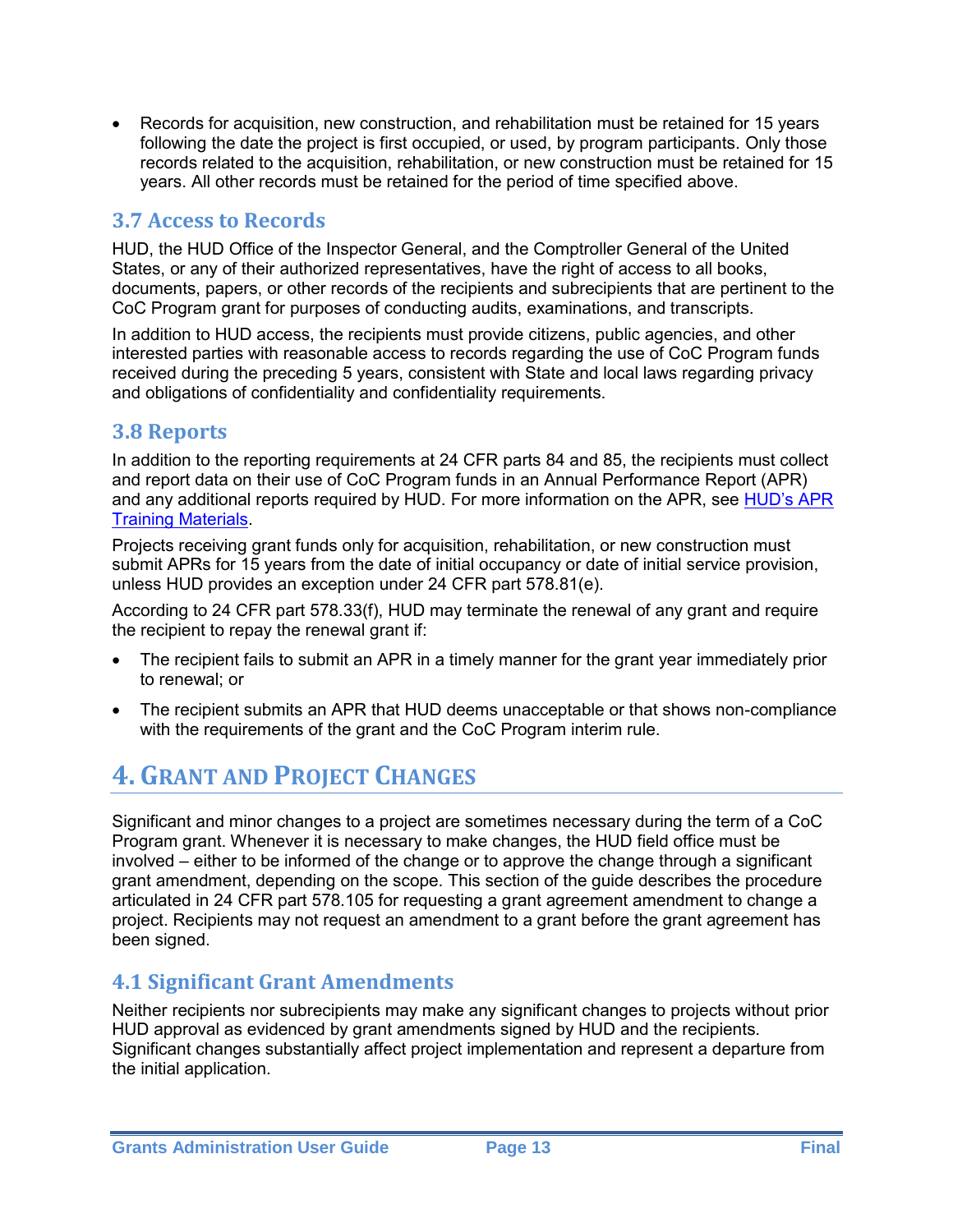A written request for a significant grant amendment must be made directly to the local HUD CPD field office, which will review the request, to approve or reject the amendment. Recipients and subrecipients are prohibited from proceeding with any changes unless HUD provides written approval.

# *UFAs and CoCs with One Recipient*

For CoCs with only one recipient, significant changes are defined as:

- A change of recipient;
- A shift in a single year of more than 10 percent of the total amount awarded under the grant from one approved eligible cost category to another;
- A permanent change in subpopulation served by any one project under the grant; and
- A permanent reduction in the total number of units funded under the grant.

#### *CoCs with More Than One Recipient*

For CoCs with more than one recipient, significant changes include:

- change of recipient(s);
- change of project site;
- addition or elimination of eligible costs approved for a project;
- shift of more than 10 percent of from one approved eligible cost category to another;
- permanent change in subpopulation served by any one project under the grant; and
- permanent reduction in the total number of units funded under the grant.

# *Approval Criteria*

- HUD will not approve requests for a change in recipient unless the new recipient meets the capacity criteria described in either the NOFA under which the grant was awarded or the most recent CoC Program NOFA.
- HUD will approve a shift in funds or change in subpopulations only if such changes are necessary to better serve eligible persons within the CoC's geographic area and if the change supports priorities established under the CoC Program NOFA in which the grant was originally awarded or the most recent CoC Program NOFA.

# <span id="page-15-0"></span>**4.2 Minor Changes**

Minor changes from the approved grant do not substantially affect grant implementation. An example of a minor change is a shift of less than 10 percent of CoC Program funds from one approved activity to another over the term of the grant. Minor changes do not require HUD approval. However, the recipient and subrecipients must notify the field office of these changes in order to update the budget in LOCCS. Recipients and subrecipients must fully document minor changes to an approved grant or project in their records.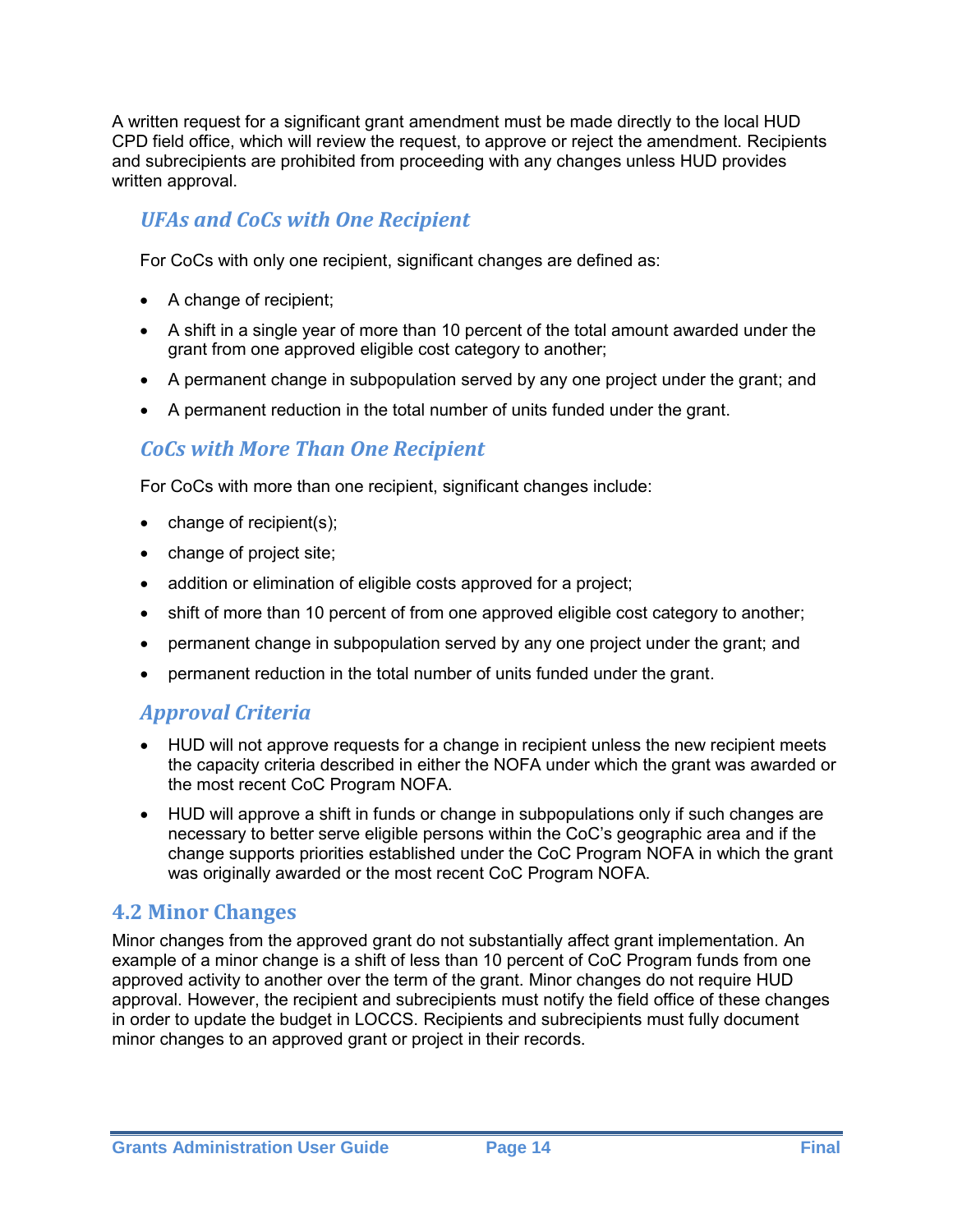# <span id="page-16-0"></span>**5. PERFORMANCE REVIEWS AND SANCTIONS**

All recipients and subrecipients are subject to HUD monitoring at HUD's discretion. In addition, recipients are required to monitor their subrecipients. As part of the terms of a grant agreement, recipients and subrecipients certify that HUD has the authority to monitor as it deems appropriate. This condition should also be included in subrecipient agreements. Monitoring allows HUD and recipients to assess performance, compliance, and program/project progress. Actions that HUD and recipients may take to review and provide feedback on grant performance are described below.

#### <span id="page-16-1"></span>**5.1 Performance Reviews**

HUD will review performance of each recipient in carrying out its responsibilities under the CoC Program interim rule, with or without prior notice to the recipient. Recipients should also incorporate these methods into their monitoring process when reviewing their subrecipients performance.

#### *Documentation for Performance Reviews*

Performance reviews will rely primarily on information obtained from:

- Records and reports from recipients and subrecipients;
- Information from on-site monitoring;
- Audit reports;
- Information from HUD's financial and reporting system (e.g., LOCCS and e-snaps);
- HMIS; and
- Other relevant sources (e.g., citizen comments, complaint determinations, and litigation).

#### *Determination of Non-Compliance*

If HUD determines that a recipient or subrecipient is not complying with a program requirement, it will issue a notice of such determination and provide an opportunity for the recipient or subrecipient to demonstrate compliance within a specific timeframe and with substantial facts and data. As an example, after a HUD monitoring, officials may provide written notification of noncompliance in an area through a monitoring letter which outlines the -Finding." In the notification, HUD may establish a deadline for recipients or subrecipients to provide additional information or make changes to a project in order to clear the Finding, at which time HUD will deem the recipient compliant with the identified deficiency.

If a recipient determines that a subrecipient is not complying with a program requirement, it should issue written notice of the determination and provide an opportunity for the subrecipient to demonstrate compliance. If the subrecipient is not able to demonstrate compliance, the recipient must take appropriate actions to ensure compliance in order to avoid receiving a HUD preliminary determination notice.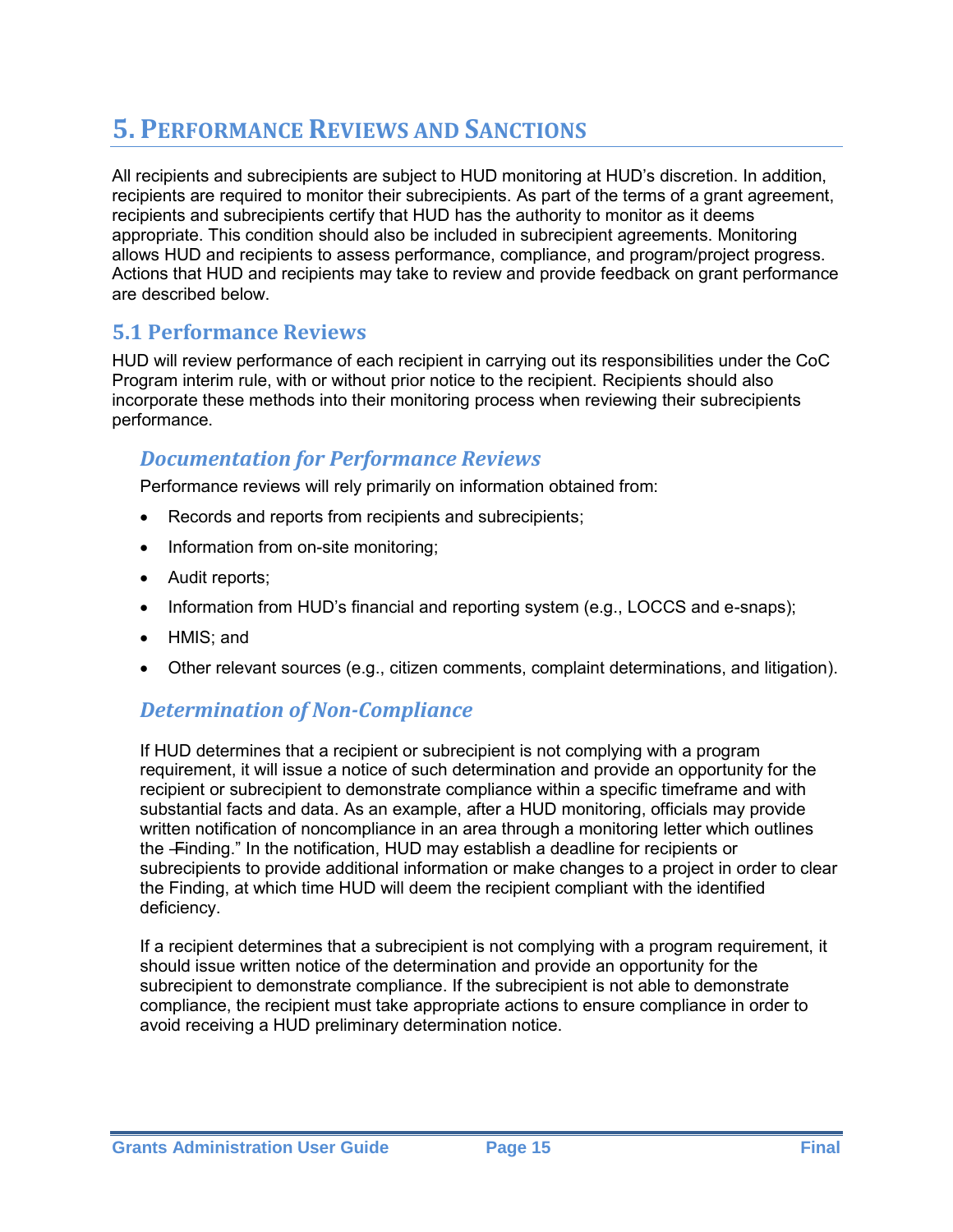To ensure ongoing and future compliance, HUD may require the recipient to submit payment requests and supporting documentation manually when seeking HUD approval to draw down funds. Failure to demonstrate satisfactory compliance may result in remedial actions and, potentially, sanctions, as described below.

## <span id="page-17-0"></span>**5.2 Remedial Actions and Sanctions**

HUD and recipients may impose remedial actions and sanctions for failure to meet a program requirement in an effort to prevent a continuation of the deficiency, to mitigate its adverse effects or consequences, and to prevent its recurrence. If a recipient determines that a subrecipient is not complying with a program requirement or a subrecipient agreement, the recipient must perform one of the remedial actions set forth below or respond to one of the sanctions.

The following sections describe remedial actions and sanctions that may be taken or imposed by both HUD and/or recipients.

#### *Remedial Actions*

Remedial actions as described at 24 CFR part 578.107(b)(1) may include the following*:* 

- Developing and following a schedule of actions for carrying out project activities and projects affected by non-compliance, including schedules, timetables, and milestones;
- Establishing and following a grants management plan that assigns responsibilities for carrying out remedial actions;
- Canceling or revising project activities or projects likely to be affected by non-compliance before expending associated grant funds;
- Re-programming grant funds not yet expended for given activities or projects to eligible costs or projects;
- Suspending funds disbursement;
- Reducing or terminating a subrecipient's remaining grant funds and re-allocating funds to other subrecipients or returning funds to HUD; and
- Requiring matching contributions to be made before or in conjunction with draws being made from the recipient's grant.

#### *Sanctions*

Sanctions, as defined at 24 CFR part 578.107(b)(2) through (9), may include the following:

- Changing method of payment to reimbursement;
- Suspending payments to preclude the further expenditure of funds for affected projects or activities;
- Continuing the grant with a substitute recipient of HUD's choosing;
- Denying matching credit for all or part of the cost of the affected activities and requiring further matching contributions;
- Requiring the recipient to reimburse its line of credit in an amount equal to the funds used for the affected activities;